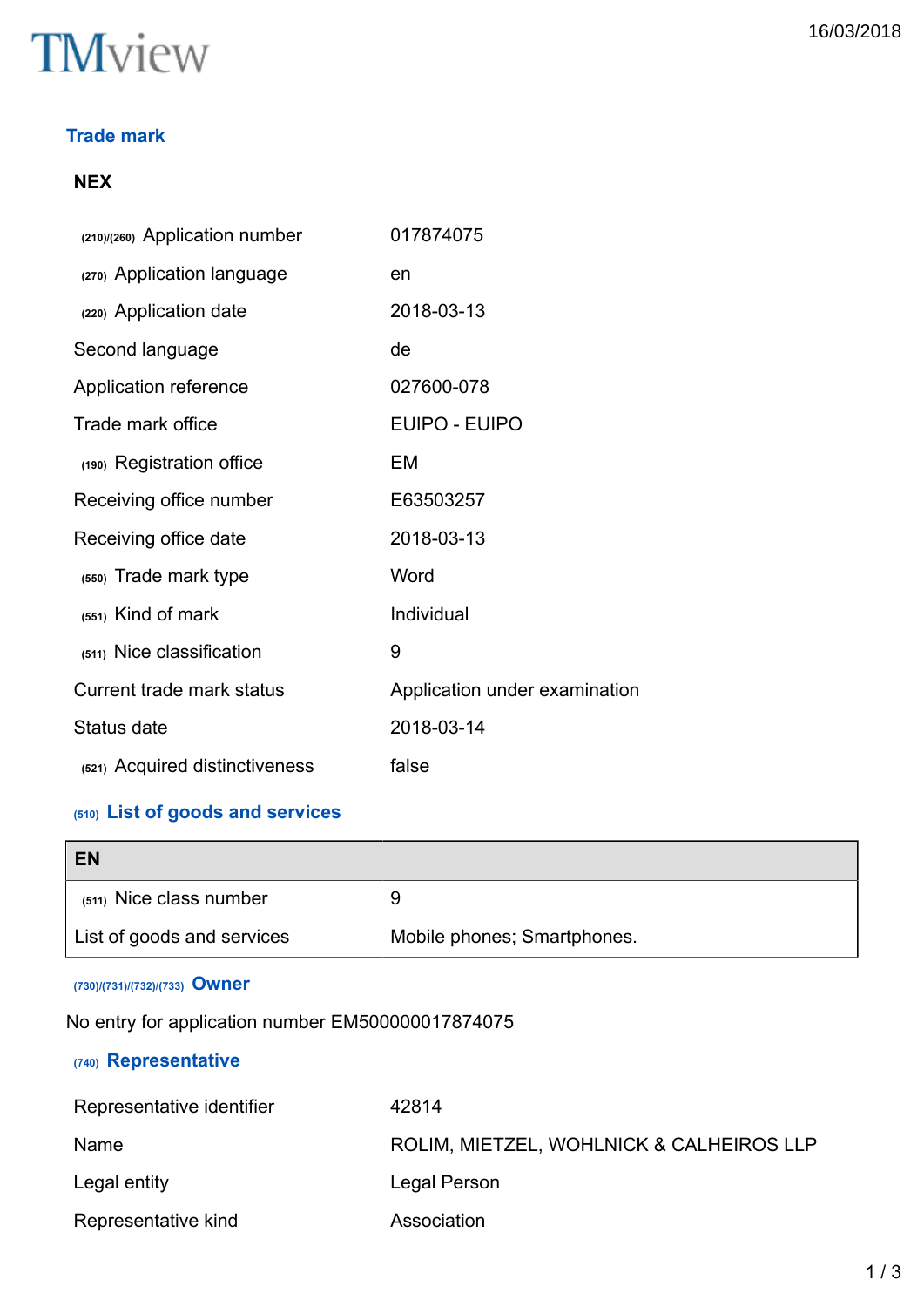

| Representative nationality code              | DE                   |
|----------------------------------------------|----------------------|
| Representative incorporation<br>country code | DE                   |
| Address country                              | DE                   |
| Address country                              | DE                   |
| <b>Street</b>                                | Graf-Adolf-Straße 14 |
| City                                         | Düsseldorf           |
| Postcode                                     | 40212                |
| Phone                                        | 00 49-21168785778    |
| Fax                                          | 00 49-21168785779    |
| Email                                        | ip@rmwc.eu           |

#### **(750) Correspondence address**

#### **(350) Seniority**

No entry for application number EM500000017874075

#### **Exhibition priority**

No entry for application number EM500000017874075

#### **Priority**

No entry for application number EM500000017874075

#### **International registration transformation**

No entry for application number EM500000017874075

#### **Publication**

No entry for application number EM500000017874075

#### **Opposition**

No entry for application number EM500000017874075

#### **Recordals**

| <b>Trade mark events</b> |                          |
|--------------------------|--------------------------|
| $(580)$ Event date       | <b>Event description</b> |
| 13 - 03 - 2018           | SYS PERSON KEY IN        |
| 13 - 03 - 2018           | SYS CREATE XXX REQUEST   |